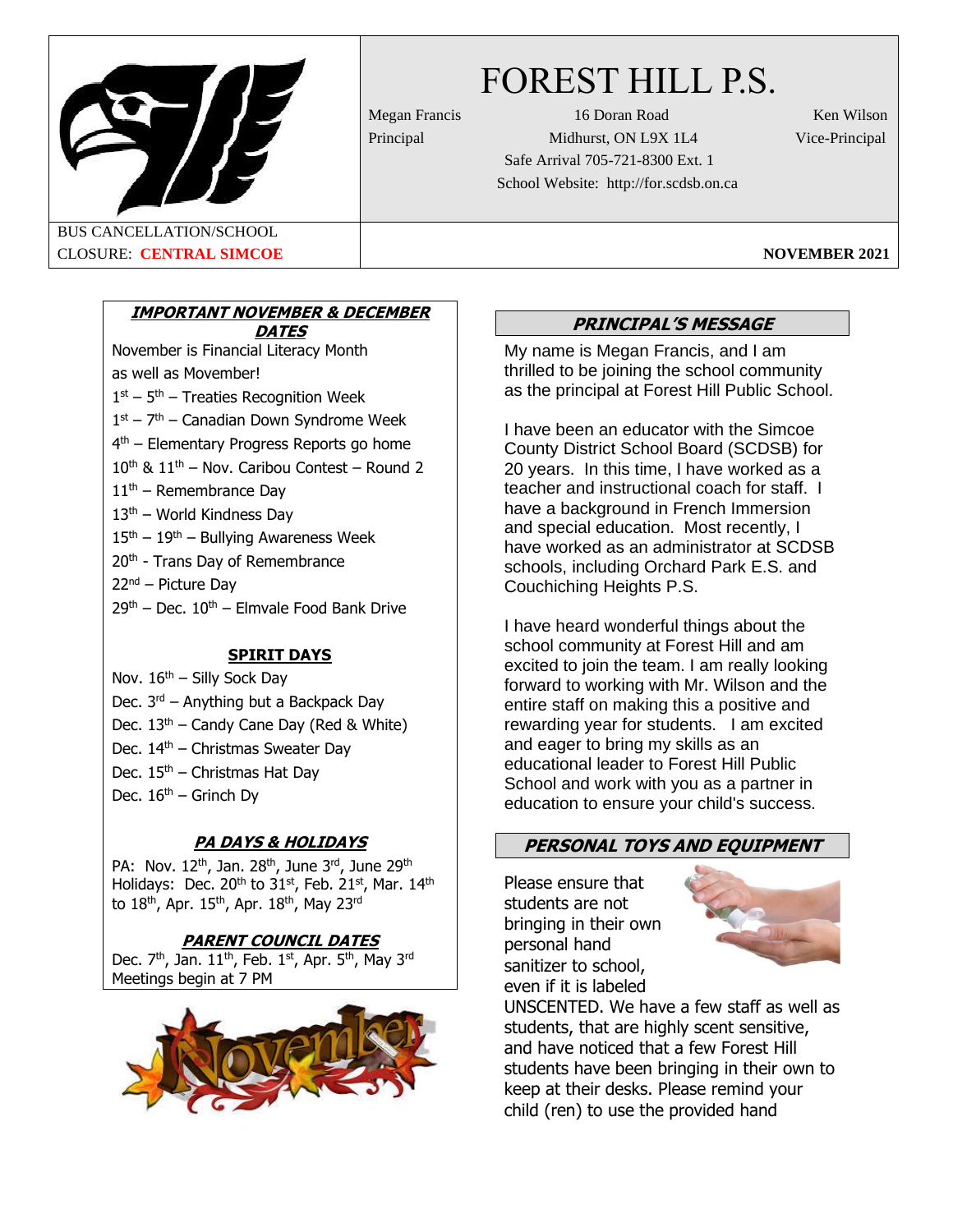sanitizer. In addition, due to Covid, please remind child(ren) not to bring toys and/or equipment such footballs, soccer balls, etc. as we are to only use properly sanitized shared items.

#### **REMINDER TO LABEL ALL CHILD'S BELONGINGS**



Please label everything your child brings to school. This includes backpacks, lunchboxes, and all clothing including

jackets, boots, hats, etc.

#### **CHICKEN ON THE RUN FUNDRAISER**

We are pleased to partner with Chicken on the Run, a locally owned and operated small business, to offer fresh and frozen highquality meats and prepared foods! They offer fresh chicken products, AAA steaks, chicken fingers, bacon, burgers, salmon, lasagna, and more! Forest Hill PS has been offered FREE **CONTACTLESS DELIVERY** to our families and friends with no minimum orders! Please click on [FHPS Chicken On](Chicken%20on%20the%20Run%202021.pdf)  [The Run](Chicken%20on%20the%20Run%202021.pdf) for details.

#### **SPIRIT DAYS**



We have a fun and exciting day planned for mid-November. Please wear your silliest socks on

Tuesday, November 16<sup>th</sup>.

#### **SPIRIT WEAR!**

Did you know Forest Hill has Spirit Wear that can be ordered online and shipped right to your home!? Our Spirit Wear



company, Entripy, offers a large variety of designs that can be

completely customized to your preference. This includes a variety of clothing options

and colours, brand names, different logo locations, adding your child's first and/or last name, and more. Purchases are made directly from the Forest Hill Entripy website, and items are delivered right to your door. Place your order today and show your Thunderbird pride! To order and create your customized design, please visit our Entripy shop at: [https://foresthillps.entripyshops.com/](http://track.spe.schoolmessenger.com/f/a/FTUP15ostcRXY-BFpQQGjA~~/AAAAAQA~/RgRgoCiyP0QmaHR0cHM6Ly9mb3Jlc3RoaWxscHMuZW50cmlweXNob3BzLmNvbS9XB3NjaG9vbG1CCgBGMvW-Xrd2A9BSE2NuaWNrZWxAc2Nkc2Iub24uY2FYBAAAAAI~)

Spirit wear is currently discounted 15% with free shipping for orders over \$85.

#### **SCHOLASTIC BOOK FAIR**

**Mark your calendars!** The fun and excitement of a **Scholastic Book** Fair is coming to our school! So, save the date! Our **Scholastic Book Fair** will take place on Tuesday, November 23<sup>rd</sup> to Monday, November 29<sup>th</sup>. Students will visit the Book Fair

with their classes during a scheduled time. Watch for more news leading up to our **Scholastic Book Fair!** Happy Reading!



#### **FlipGive Fundraiser**

Join our FlipGive team and help our school raise funds when holiday shopping and making everyday purchases. Download the FlipGive app from the Apple or Google store, or join online: [www.flipgive.ca/join.](http://www.flipgive.ca/join) Enter our "team" join code: 7NYYFR. Thank you for your support!

#### **CHRISTMAS CHEER**

It is close to that time of year again! Time to remember those who are not as fortunate as most of us here at "The Hill". In keeping with our Forest Hill tradition, we are once again collecting non-perishable food items and hygiene items. Collected items will be donated to the Elmvale Food Bank.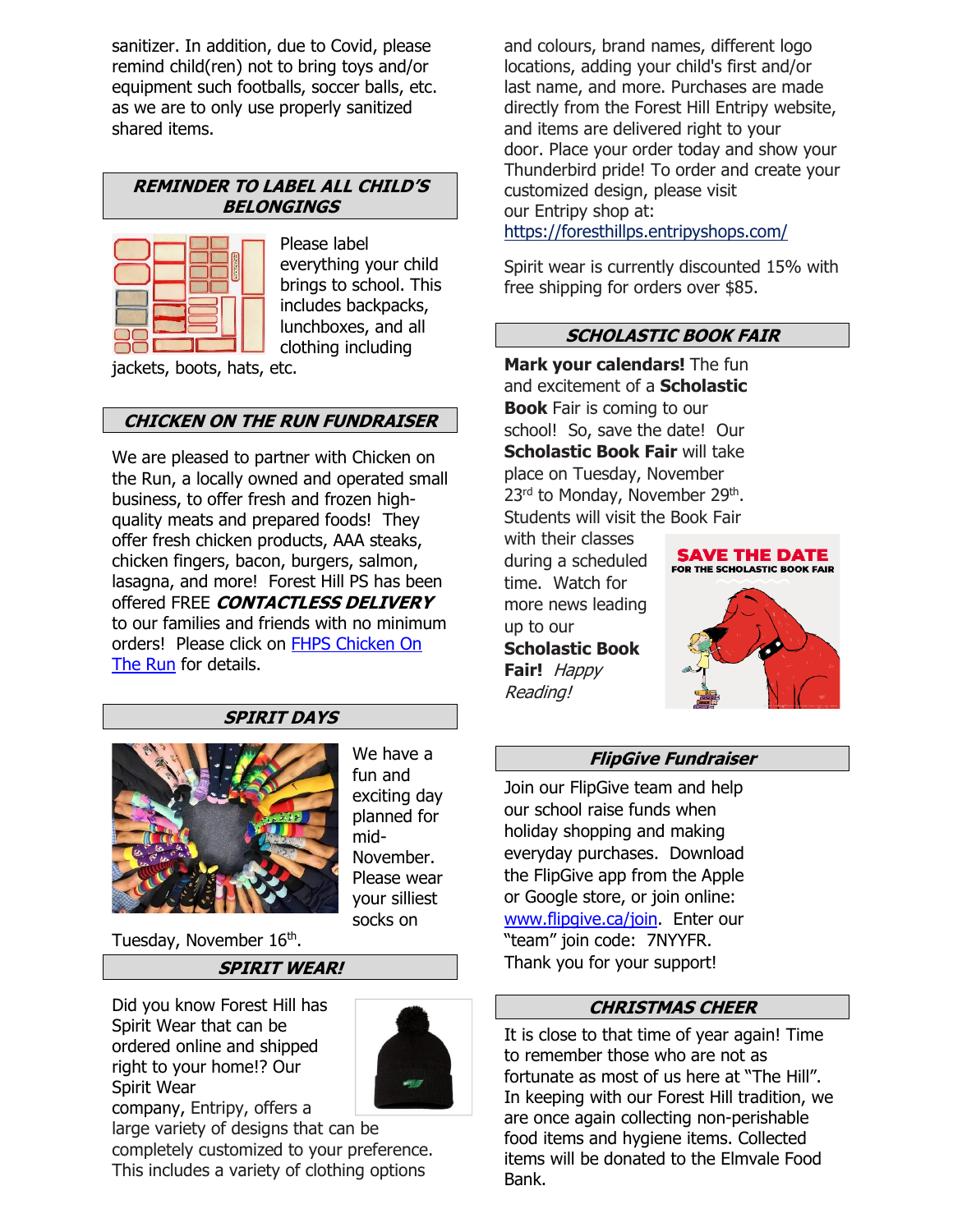This year we will have a series of "ITEM DAYS." On every day of our collection period, there will be a theme. Students are encouraged to bring the highlighted item for that day.

Nov. 29 - Toilet paper, paper towels Nov. 30 - pudding or gelatin mix, cake, cookie, brownie mixes (boxed is preferable) Dec. 1 - Hygiene items (toothbrushes, toothpaste, baby wipes, shampoo, conditioner, deodorant, body wash, etc.) Dec. 2 - Hamburger or Tuna Helper Dec. 3 - Soda crackers or snack crackers Dec. 6 - Sidekicks or similar packaged side dish items Dec. 7 - Cookies Dec. 8 - Canned vegetables - green or yellow beans are popular

Dec. 9 - Canned stew

Dec. 10 - Canned soup - vegetable and cream of mushroom are popular

All items must be in the school by Friday, December 10th. Volunteers from the Elmvale & District Food Bank will be coming to Forest Hill the next week to pick up the food items.

Please know that students are not being asked to go door-to-door to collect donations from neighbours and/or strangers. We realize that holiday time is approaching and families will give what they can, within their means. The area food banks that we coordinate with are so grateful for ANY donations that come their way. Thank you for your generosity in the past and in the future.

Some families prefer to send in a monetary donation to organizations. If you would like to donate to EITHER Barrie & District Christmas Cheer OR Elmvale & District Food Bank, a link to their fundraising web pages will be posted.

#### **CARIBOU CONTEST**

The Caribou Math Contest is a worldwide online math contest that is held 6 times in the school year. Contests are offered for Grades 2, 3/4, 5/6, and 7/8. Forest Hill completed the first round in the second week of October. The top 3 finishers for each level are:

Grade 2: Colton M., Julian Q, & Elise P.

Grade ¾: Mitchell B., Carson M., & Marcus N. Grade ⅚: Zalan G., Maelle G., & Max N. Grade ⅞: Keele W., Regan G., & Loghan M.

The Caribou Cup is the cumulative results of ALL the Caribou Contests in one school year. Each student's ranking in the Caribou Cup is determined by their performance in their best 5 out of 6 contests through the school year. After the October contest, the rankings for the Caribou Cup are identical to the contest finish. Updated rankings will be available in the December newsletter. The next Caribou Contest is November 10 & 11. Good luck, Thunderbirds!

#### **SAFE ARRIVAL**



**Please ensure that you call the safe arrival phone line (721-8300, press 1) if your** 

**student(s) is/are absent or will be late.** Make certain that you ring the doorbell to sign your child in/out with the office to ensure your child's whereabouts is communicated clearly! We will be calling contacts for students with an unexplained absence.

Parents are asked to arrange appointments, transportation changes and material for drop off before school, as **classes will not be interrupted until the nutritional breaks at 10:50 & 1:10.** This is to protect instructional time. We appreciate your cooperation.

#### **NEWS FROM SIMCOE COUNTY DISTRICT SCHOOL BOARD**

**Character attribute for the month of November** Courage - we do the right thing even when it's difficult. More information about character education can be found here:

www.scdsb.on.ca/about/character\_educatio n

**Significant days, holy days, holidays and heritage recognition occurring in the month of November** As you prepare your school's newsletter package, please review the Days of Awareness and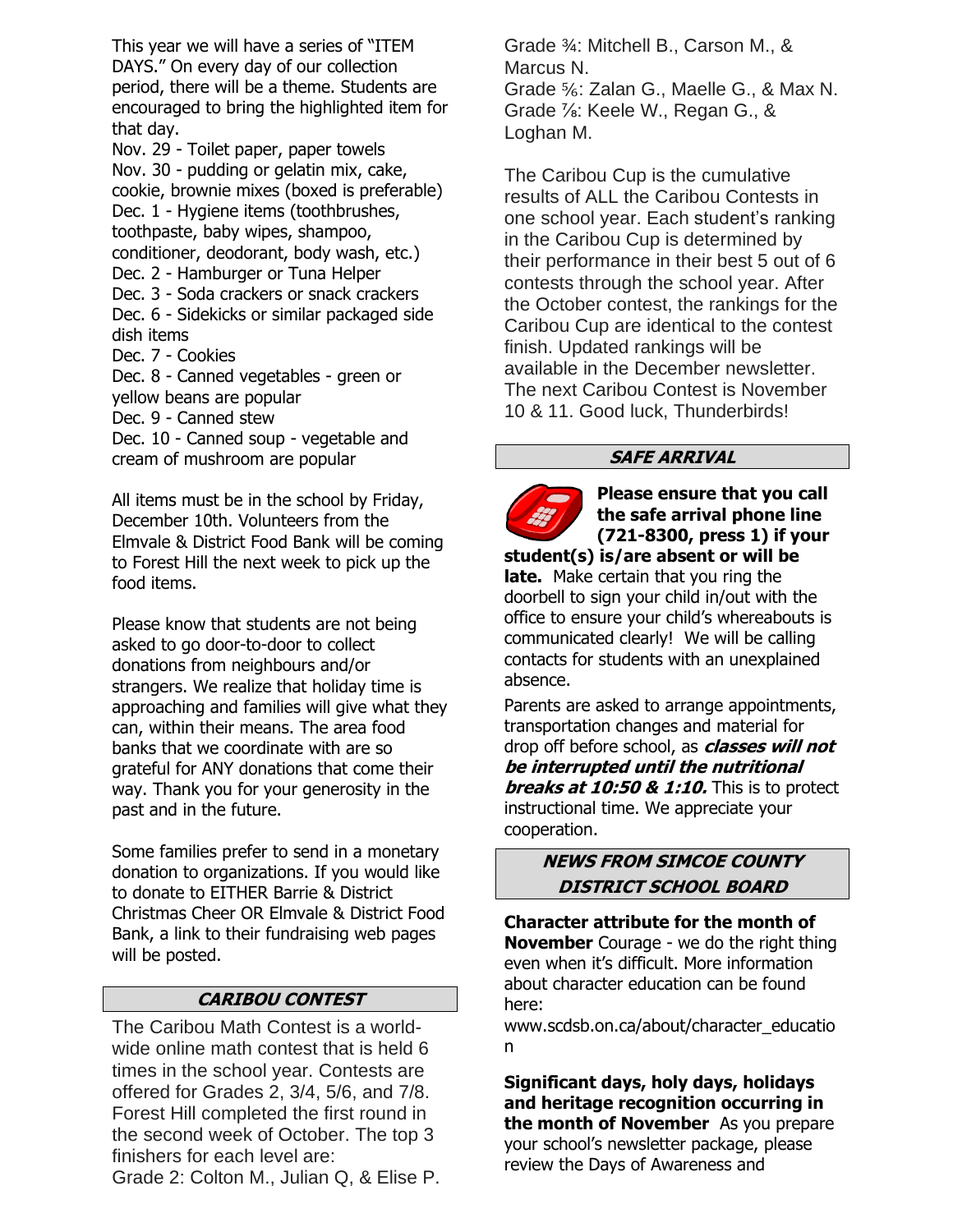Recognition (NM1), Holy Days and Holidays Calendar and Heritage Recognition. Please include what is relevant to your school community in your November newsletter package.

#### **Daily COVID-19 self-assessment** All

students and staff are required to complete the daily COVID-19 self-assessment prior to entering SCDSB schools and buildings, using the provincial self-assessment tool. Students or staff with symptoms must stay home from school. To access the COVID-19 self-assessment tool, please visit [https://covid19.ontario.ca/school](https://covid19.ontario.ca/school-screening/)[screening/.](https://covid19.ontario.ca/school-screening/)

#### **Updates to the School Screening Tool for the 2021-22 school year -**

**International travel** Recently, the COVID-19 school and child care screening tool was updated to reflect the return to school requirements for students who are returning from international travel. Individuals who are unvaccinated and returning from international travel, may not attend school or child care for 14 days upon their return. For further clarity, while unvaccinated children and those under the age of 12 are exempt from federal quarantine if they travelled with a fully vaccinated companion, they may not attend school or child care for 14 days upon their return. Individuals with all other quarantine exemptions (e.g., travelling for cross-border custody arrangements, travelling for medical treatment) may continue to attend school or child care.

#### **Communication to families regarding inclement weather days** Please note that

APM A3020 – Inclement Weather, 3.1.2 states that "parents/guardians are to be reminded, in writing at appropriate times (October and January) each school year, that it is their responsibility to decide whether or not it is safe for their child(ren) to leave for school under severe weather conditions."

If you have not already shared this information with families at your school, please do so via your school newsletter, email or the communication method that you use to reach your families. Our

communications department has provided the following message:

#### **Inclement weather and bus cancellation information reminder** All

information regarding cancelled buses in Simcoe County is posted on the Simcoe County Student Transportation Consortium (SCSTC)'s bus information website at www.simcoecountyschoolbus.ca. Our school is in the [insert zone for your school] zone. When buses are cancelled, schools remain open for student learning, unless otherwise noted. School staff are expected to plan for such emergencies to transition students who are unable to attend due to inclement weather, to their online platforms (Google Classroom and/or SCDSBhub [Brightspace by D2L]) and continue with academic programming. It is always a family decision whether it is safe for their child(ren) to leave for school under severe weather conditions.

The Consortium and bus operators try to make the decision to cancel school buses before 6 a.m. and make every effort to post announcements before 7 a.m. Inclement weather cancellations are effective for the whole day and buses cancelled in the morning will not run at the end of the day. You can follow the Consortium on Twitter @SCSTC\_SchoolBus for bus cancellations and other information. You can also subscribe to receive bus delay notifications here:

[https://scstc.ca/Subscriptions/Login.aspx.](https://scstc.ca/Subscriptions/Login.aspx)

**High school information events for Grade 8 students** Is your child starting Grade 9 next year? High school information events will take place this winter. Student leaders and staff at the school will give an overview of what's new and what to expect. Different pathways and courses offered will be explained, as well as information about teams and clubs. Please visit your high school's website for more information.

**SCDSB census** In early 2021 the SCDSB held its first student and workforce censuses. We had almost 27,000 students and over 3,700 staff participate! In October 2021 the initial data from the censuses was released, along with some next steps and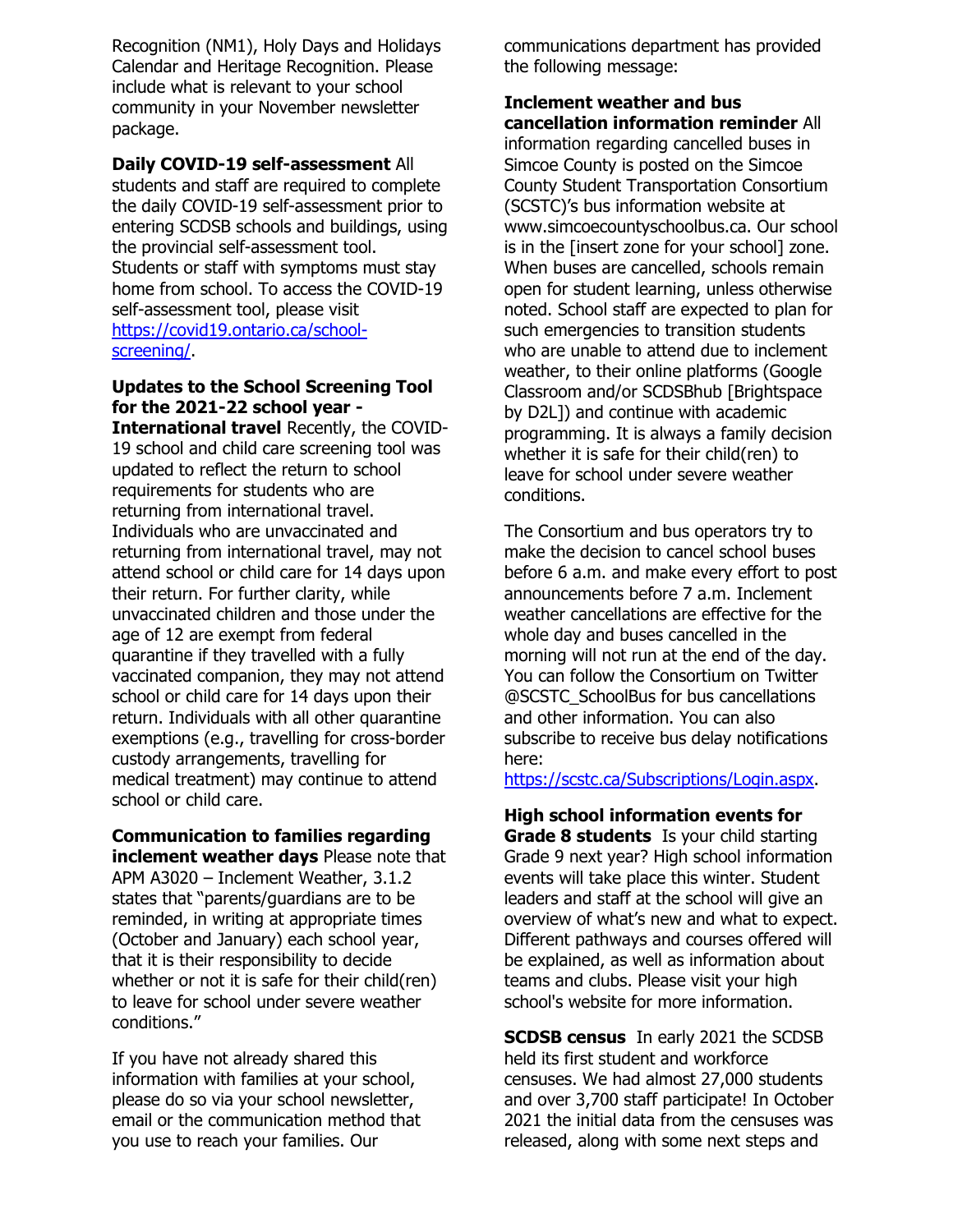areas of focus for the SCDSB. To learn more, visit [www.scdsb.on.ca/census.](http://www.scdsb.on.ca/census)

#### **Student voices on mental health**

Ontario secondary school students, School Mental Health Ontario and Wisdom2Action have launched #HearNowON for 2021. Your voice and perspective is important! Share your ideas on mental health awareness, learning and wellness promotion in Ontario schools.

The #HearNowON 2021 online survey is live and closes Nov. 19, 2021. Contribute your perspective here:

[https://bit.ly/HearNowON2021\\_ONecoute20](https://bit.ly/HearNowON2021_ONecoute2021) [21](https://bit.ly/HearNowON2021_ONecoute2021)

Attend a virtual student consultation event and share your perspectives on student mental health with School Mental Health Ontario and Wisdom2Action. This opportunity will gain you volunteer hours and allow you to meet students across the province! Sign up for a virtual forum of your interest here:

[www.wisdom2action.org/hearnowon/](http://www.wisdom2action.org/hearnowon/)

#### **Join us! A learning series for**

**parents/guardians** Mental health and well-being continues to be a key strategic priority within the SCDSB. We are pleased to announce a new three-year partnership with Pine River Institute (PRI). The Centre for Family Initiatives at Pine River Institute (CFI@PRI) will provide several multi-part learning series focused on student mental health and well-being to SCDSB families, staff and within the SCDSB's broader school communities. There are five webinars in the learning series specifically planned for parents and guardians during this school year.

Nov. 23, 2021 Parenting for Positive Mental Health, Part One

Nov. 30, 2021 Parenting for Positive Mental Health, Part Two

Jan. 25, 2022 Understanding and Managing Screen Time

March 29, 2022 Connection and Empathy in Response to Behaviour

May 19, 2022 Understanding Addiction and Addictive Behaviours

We hope you save these dates in your calendar and join us for these learning opportunities. For more information and to register, please visit the mental health and well-being page on the SCDSB website: [https://bit.ly/3jGaC74.](https://bit.ly/3jGaC74)

Pine River Institute is a live-in treatment centre and outdoor leadership experience for youth aged 13 to 19 struggling with addictive behaviours and often other mental health issues. Combining therapy with a fully accredited education program, PRI reinforces the healthy life skills required for a successful future. CFI@PRI extends PRI's knowledge, experience and evidenceinformed treatment approach to families and care providers in the community to support youth mental wellness and prevent the need for more intensive interventions. Learn more about PRI by visiting their website at [www.pineriverinstitute.com](http://www.pineriverinstitute.com/)

#### **Treaties Recognition Week takes place Nov. 1 to 5**

Treaties Recognition Week was introduced in 2016 to honour the importance of treaties and to help Ontarians learn more about treaty rights and treaty relationships. Treaties Recognition Week is the first week of November every year - this year it is Nov. 1 to 5. This annual event honours the importance of treaties and helps students and residents of Ontario learn more about treaty rights and relationships. By learning more about our collective treaty rights and obligations, we can create greater understanding and nurture these relationships. Take some time Nov. 1 to 5 to learn about the treaty in your area. To learn more about the treaties and how we can honour them, visit

[www.ontario.ca/page/treaties](http://www.ontario.ca/page/treaties)

#### **Grade 1 French Immersion information**

The Simcoe County District School Board (SCDSB) offers French Immersion (FI) at select schools throughout Simcoe County beginning in Grade 1. The goal of the FI program is to enable students to communicate in French with a high level of